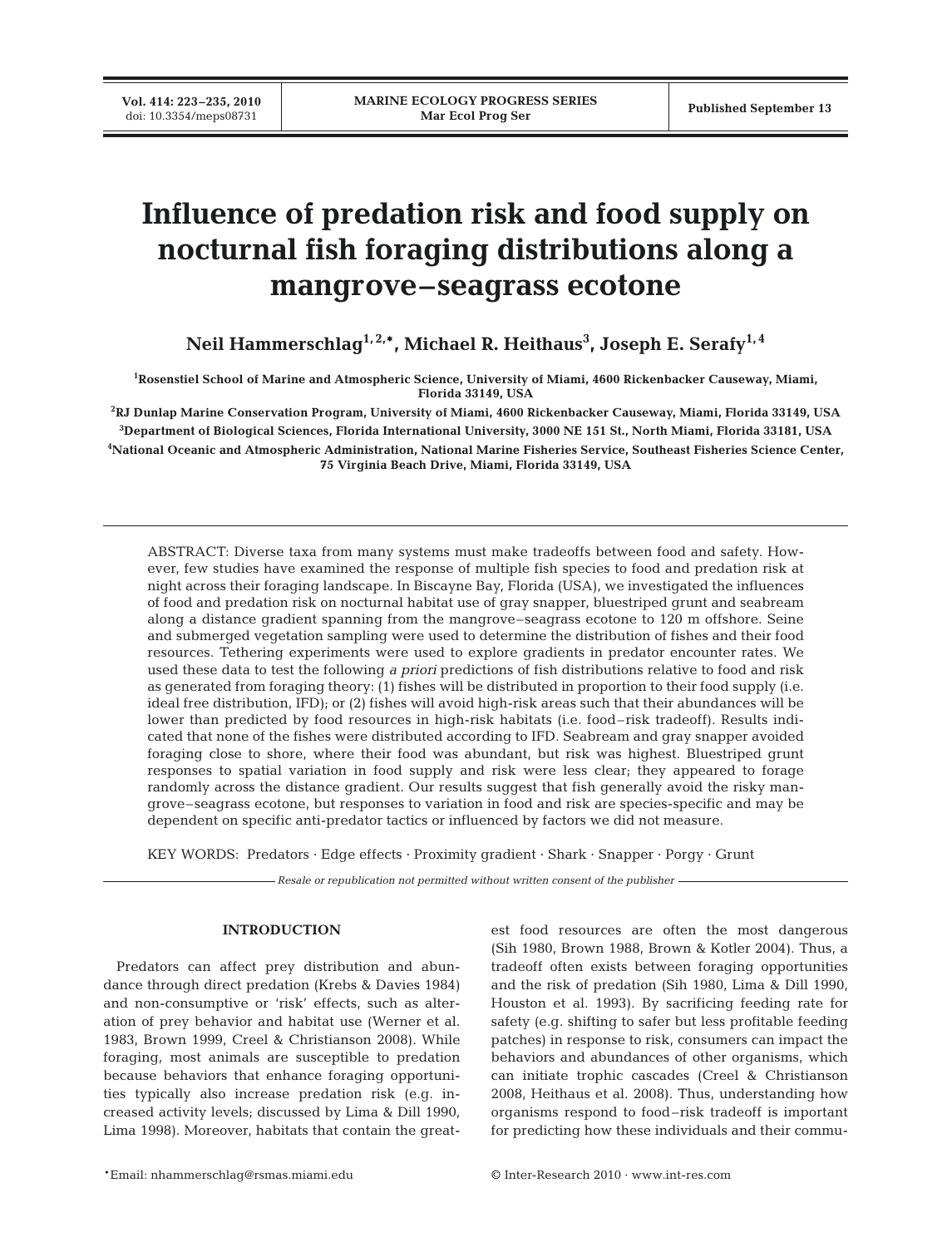nities are likely to respond to anthropogenic impacts (discussed by Morris 2003, Frid et al. 2008, Heithaus et al. 2008).

Behavioral optimization theory and associated models provide a theoretical framework, which is applicable across taxa and systems, for studying the influence of food availability and predation risk on forager habitat use. The ideal free distribution (IFD; Fretwell & Lucas 1970) is the basis of many habitat selection models and can be used as a null model for assessing factors influencing habitat use during foraging, including predation risk (e.g. van Baalen & Sabelis 1993, Heithaus et al. 2007b, Wirsing et al. 2008). The basic IFD model predicts that foragers will be distributed across habitat patches in proportion to their food supply (Fretwell & Lucas 1970) and, therefore, the densities of foragers relative to their food availability (i.e. the ratio of foragers relative to their food availability) should be equal across habitats (Heithaus et al. 2007b, Wirsing et al. 2007). If predation risk varies across habitats, however, many foragers will forego foraging opportunities to enhance their safety (see Lima & Dill 1990, Lima 1998, Brown & Kotler 2004 for reviews). This should lead to relative densities of foragers in safer habitats being greater than they would be in the absence of predation risk (e.g. in dolphins *Tursiops aduncus*, Heithaus & Dill 2002; in perch *Perca fluviatilis*, Bystrom et al. 2003; in elk *Cervus elaphus*, Ripple & Beschta 2007; in harbor seals *Phoca vitulina*, Frid et al. 2007). Numerous currencies have been proposed for optimizing the tradeoff between predation risk and food availability (see Brown 1992, Brown & Kotler 2004). In many situations, foragers (especially juveniles) may select the habitat that minimizes the ratio of predation risk *(*μ) to foraging rate *(f)* (i.e. minimize μ/*f)* (Gilliam & Fraser 1987, similar to *pF* in Brown 1992). Working in experimental streams, Gilliam & Fraser (1987) found that foraging under predation risk in juvenile creek chub *(Semotilus atromaculatus)* agreed well with this model's theoretical predictions. However, because energy intake in habitats is usually density dependent, the quality of a given habitat will decline as more foragers accumulate in it, thereby increasing μ/*f*. Therefore, foraging animals are unlikely to all select the same habitat and individuals will begin selecting higher-risk habitats when foraging rewards offset the cost of increased predation risk (Brown & Kotler, 2004). Furthermore, some individuals may select high-risk, but high-reward, habitats even if the value of μ/*f* is relatively high. For example, individuals in poor body condition often accept higher risk in order to forage in high quality habitats (McNamara & Houston 1987, Sinclair & Arcese 1995, Lima 1998, Heithaus et al. 2007a) and some age–sex classes that can benefit from increased body condition will take greater risks in

order to realize fitness gains (e.g. Cresswell 1994, Brown & Kotler 2004).

The combined effects of food availability and predation risk on fish foraging behavior has been investigated via both laboratory (e.g. Abrahams & Dill 1989, Grand & Dill 1997, Dupuch et al. 2009) and field experiments (e.g. Werner et al. 1983, Dahlgren & Eggleston 2000, Grol et al. 2008), primarily during daylight hours. In contrast, relatively little attention has been directed towards fish foraging decisions at night when many foragers emerge from refuges to feed and predators commence hunting. Moreover, most studies investigating habitat use have typically examined foraging behavior in discrete habitat patches, e.g. structurally complex 'safe' habitats versus open 'risky' habitats (Lima & Dill 1990, Lima 1998). Few studies have examined the influences of food and risk along a habitat gradient that varies in relative safety and food availability (see Thorson et al. 1998, Laundre et al. 2001, Hernandez & Laundre 2005, van der Merwe & Brown 2008). In addition, relatively few studies have simultaneously investigated the spatial responses of multiple prey species of different trophic guilds to the same predators, even though most systems contain a variety of species that may respond differently to the same predators (see Vesakoski et al. 2008, Heithaus et al. 2009, Valeix et al. 2009).

Mangrove–seagrass systems provide an opportunity to study the response of multiple fish species of different trophic guilds to food availability and predation risk at night across their foraging landscape. It is well established that during daylight hours, a diverse group of fishes primarily shelter amongst mangrove prop roots (e.g. Robertson & Blaber 1992, Laegdsgaard & Johnson 1995, 2001). However, at night, many of these fishes disperse into adjacent seagrass beds to feed. This is supported by a variety of evidence including results from a combination of gut content analysis (Randall 1967), stable isotopes (Kieckbusch et al. 2004, Nagelkerken & van der Velde 2004a, b), visual surveys (Rooker & Dennis 1991, Serafy et al. 2003, 2007), seine sampling (Hammerschlag & Serafy 2010) and tagging investigations (Verweij & Nagelkerken 2007, Luo et al. 2009). Nocturnal selection of seagrass beds by fishes as primary feeding sites appears to be related to elevated availability and accessibility of prey, many of which emerge from the vegetated substrate at night (Mattila et al. 1999, Nagelkerken et al. 2000, Unsworth et al. 2007, Valentine et al. 2007). However, how predation risk and food supply influence fish distribution patterns within seagrass beds during foraging at night remains poorly understood (Hammerschlag et al. 2010a). Recent evidence suggests that predation risk in these systems may be relatively high, especially at night (Chittaro et al. 2005, Rypel et al. 2007, Doren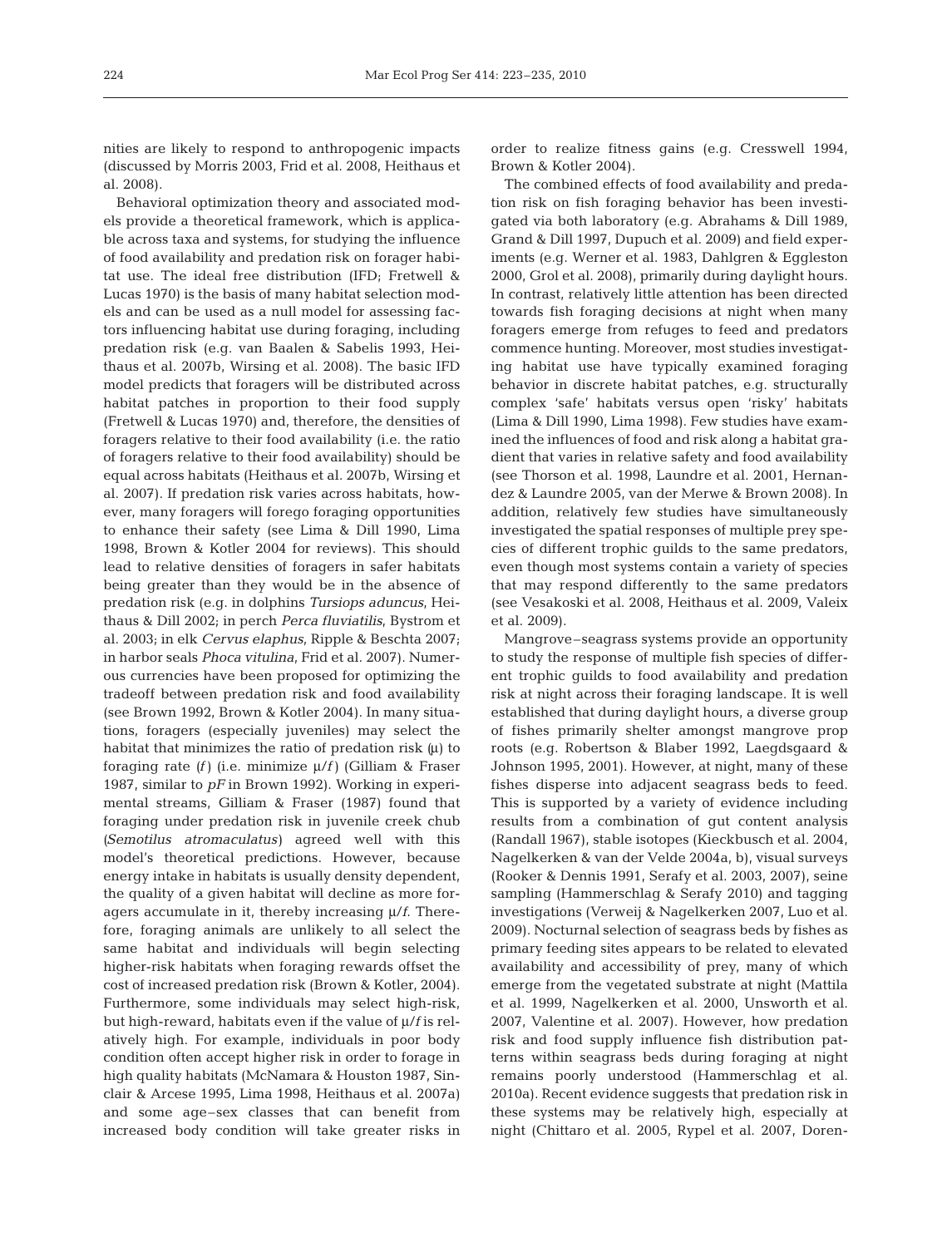bosch et al. 2009) and thereby likely to influence fish distribution patterns (Dahlgren & Eggleston 2000, Grol et al. 2008).

In the present study, we conducted sampling and observation of fishes in subtropical Biscayne Bay, Florida (USA) to investigate the combined effects of food availability and predation risk on nocturnal fish distributions in an area spanning from the mangrove–seagrass ecotone out to 120 m from shore in adjacent seagrass beds. To achieve this objective, we conducted an integrated set of quantitative nocturnal studies, which collectively tested *a priori* predictions (based on foraging theory) as to whether fishes: (1) were distributed across their foraging landscape in proportion to their food supply (i.e. according to the IFD theory; Fretwell & Lucas 1970); or (2) avoided high-risk habitats such that relative abundances were

lowest in habitats with relatively high risk and vice versa (i.e. food–risk tradeoffs; Gilliam & Fraser 1987). Research focused on the foraging habitat use of 3 fish species representing different trophic guilds: the gray snapper *Lutjanus griseus* (generalist zoobenthivore), the bluestriped grunt *Haemulon sciurus* (crustacean zoobenthivore) and the seabream *Archosargus rhomboidalis* (herbivore).

## **MATERIALS AND METHODS**

**Study area.** This study was conducted in an area along the leeward side of Elliott Key, between 25.43 and 25.40° N at the eastern boundary of southern Biscayne Bay, Florida, USA (Fig. 1). The shoreline is fringed by a continuous band of red mangroves



Fig. 1. Study area. (A) Location of Biscayne Bay in Florida; (B) position of study area  $(\Box)$  on leeward side of Elliott Key within Biscayne Bay; (C) location of 3 sampling transects (T1, T2, T3) within the study area; and (D) diagram of a single 120 m transect with 20 m seine sampling intervals being demarcated. The midpoints of the sampling intervals  $(O)$ correspond with positions of seine bags (seine center points). (E) Birdseye diagram of tethering set-up along a single transect. An experimental trial was composed of a group (O) of 6 tethered pinfish, *Lagodon rhomboides,* deployed at 10, 50, and 110 m distances from shore along a single transect (i.e.  $n = 18$  fish trial<sup>-1</sup>). Along the transect, within each distance, pinfish were spaced 10 m apart. Each transect was visited on different days to enable 2 trials for each transect for a total of 108 tethering experiments. Distance between transects was ~500 m. All 3 transects were adjacent to a continuous band of red mangroves (*Rhizophora mangle*) whose prop root edge directly borders dense seagrass beds (mostly *Thalassia testudium*)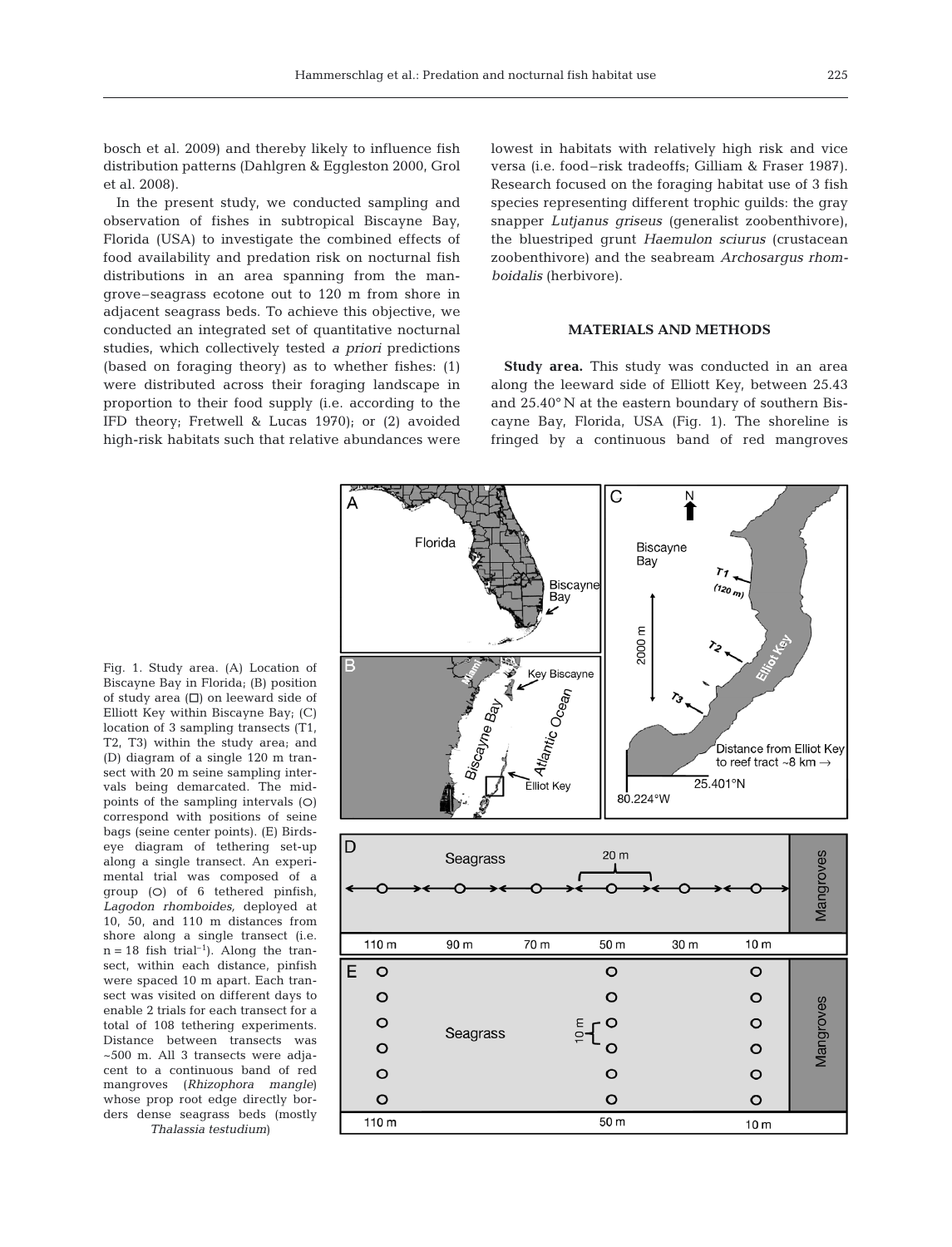*(Rhizophora mangle)*, where the prop root edge directly borders dense seagrass beds (mostly *Thalassia testudium)*. Sampling activities were focused along three 120 m long transects that extended perpendicularly from shore (Fig. 1). All 3 transects were adjacent to mangroves that are used as daytime shelter by fishes (Serafy et al. 2003, 2007). Water temperature along these transects ranged between 32.2 to 34.9°C and salinity was stable (range: 34 to 39). Across transects, seagrass and macroalgae bottom cover was high (range: 66 to 96%) and depths were consistently shallow (range: 72 to 120 cm) out to 120 m from shore (Table 1). Seine net sampling also indicated that the composition and structure of fish communities were very similar among transects (Hammerschlag & Serafy 2010). Consistency in the above physical and abiotic characteristics among transects (Table 1) allowed us to minimize variation in environmental factors which could confound predator–prey relationships (e.g. Hammerschlag et al. 2006).

**Focal fishes.** We selected juvenile gray snapper, bluestriped grunt and seabream because (1) these species are among the most easily identified fishes in our location; (2) each is representative of a different trophic guild (seabream — herbivore, bluestriped grunt — crustacean zoobenthivore, gray snapper generalist zoobenthivore; Hammerschlag et al. 2010b); and (3) two have economic importance in the region's recreational fishery and dive tourism industry (gray snapper and bluestriped grunt). We focused on individuals ranging between 10 and 25 cm in total length (TL) since this size class represents fishes that are best known to make diel movements among mangroves to seagrass habitats (Rooker & Dennis 1991, Nagelkerken et al. 2000, Hammerschlag & Serafy 2010).

To examine the effects of food availability and predation risk on fish habitat use along our transects, we first quantified patterns of fish distribution, food abundance and predation risk.

**Fish distribution and food supply.** Previous gut content studies of the focal fishes in our study area (Hammerschlag et al. 2010b) revealed that gray snapper fed primarily on small fishes (hardhead silversides *Atheri-* *nomorus stipes*; mojarras *Eucinostomus* spp., rainwater killifish *Lucania parva)* and crustaceans (pink shrimp *Farfantepenaeus duorarum,* and caridean shrimp). Bluestriped grunts fed almost exclusively on caridean shrimp, while seabream fed almost exclusively on seagrass (mostly *Thalassia testudium)* and algae.

Between July to September 2007 (Florida's wet season), we used center-bag seine nets (21.3 m long, 1.8 m high, 3 mm mesh) to simultaneously assess distribution and abundance of both focal fish species and their potential invertebrate and fish prey along our transects (Hammerschlag & Serafy 2010). Sampling occurred every 20 m along the three 120 m long transects (Fig. 1D). Seine nets were hauled parallel to shore against the current (or wind, if stronger) and pursed such that a standardized area of  $142 \text{ m}^2$  was sampled with each haul. At least 2 seine samples were collected simultaneously and the sequence at which each distance was sampled was chosen randomly. We maintained standardized sampling distances by measuring actual distances from shore using demarcated transect tapes. Sampling was conducted in complete darkness, at least 0.5 h after sunset and within 2.5 h of low tide. Each transect was visited on different days to facilitate the collection of 3 to 4 seine samples for each transect–distance combination (i.e. 9 to 12 samples per distance). Focal fishes and their food items were collected, counted and measured to the nearest mm TL. Between 100 and 500 ind. of each species were weighed to the nearest 0.01 g in the laboratory using digital scales to generate length–weight relationships. Because seagrass and algae are the primary food sources of seabream in our study area, we also quantified vegetation cover every 20 m along the three 120 m transects by estimating the percent cover of seagrass and algae within  $50 \times 50$  cm quadrats (10 quadrats per distance–transect combination). Vegetation height (cm) was also measured within each quadrat, where the measurement point was selected randomly to minimize bias. This sampling method was chosen to be consistent with existing aquatic vegetation monitoring programs in the region (Fourqurean et al. 2001, Browder et al. 2009).

Table 1. Transect-specific means (±1 SE) of abiotic and physical environmental variables measured at the study area in the wet season: water temperature, salinity, vegetation cover, canopy height and depth. Transects were selected based on consistency in environmental conditions. ANCOVA revealed no significant transect-specific differences in relationships between environmental factors and distance from shore (i.e. temperature,  $p > 0.51$ ; salinity,  $p > 0.51$ ; cover,  $p > 0.15$ ; height,  $p > 0.57$ ; depth,  $p > 0.24$ )

| Transects | Temperature $(^{\circ}C)$ | Salinity       | Environmental variables<br>Vegetation cover $(\% )$ | Canopy height (cm) | Depth $(cm)$    |
|-----------|---------------------------|----------------|-----------------------------------------------------|--------------------|-----------------|
|           | $31.5 \pm 0.4$            | $36.2 \pm 0.4$ | $91.5 \pm 1.6$                                      | $32.5 \pm 1.5$     | $91.1 \pm 3.5$  |
| 2         | $32.8 \pm 0.1$            | $36.2 \pm 0.1$ | $93.3 \pm 1.3$                                      | $26.0 \pm 1.2$     | $89.6 \pm 2.9$  |
|           | $32.9 \pm 0.2$            | $37.2 \pm 0.4$ | $83.9 \pm 2.5$                                      | $28.4 \pm 0.9$     | $110.8 \pm 4.9$ |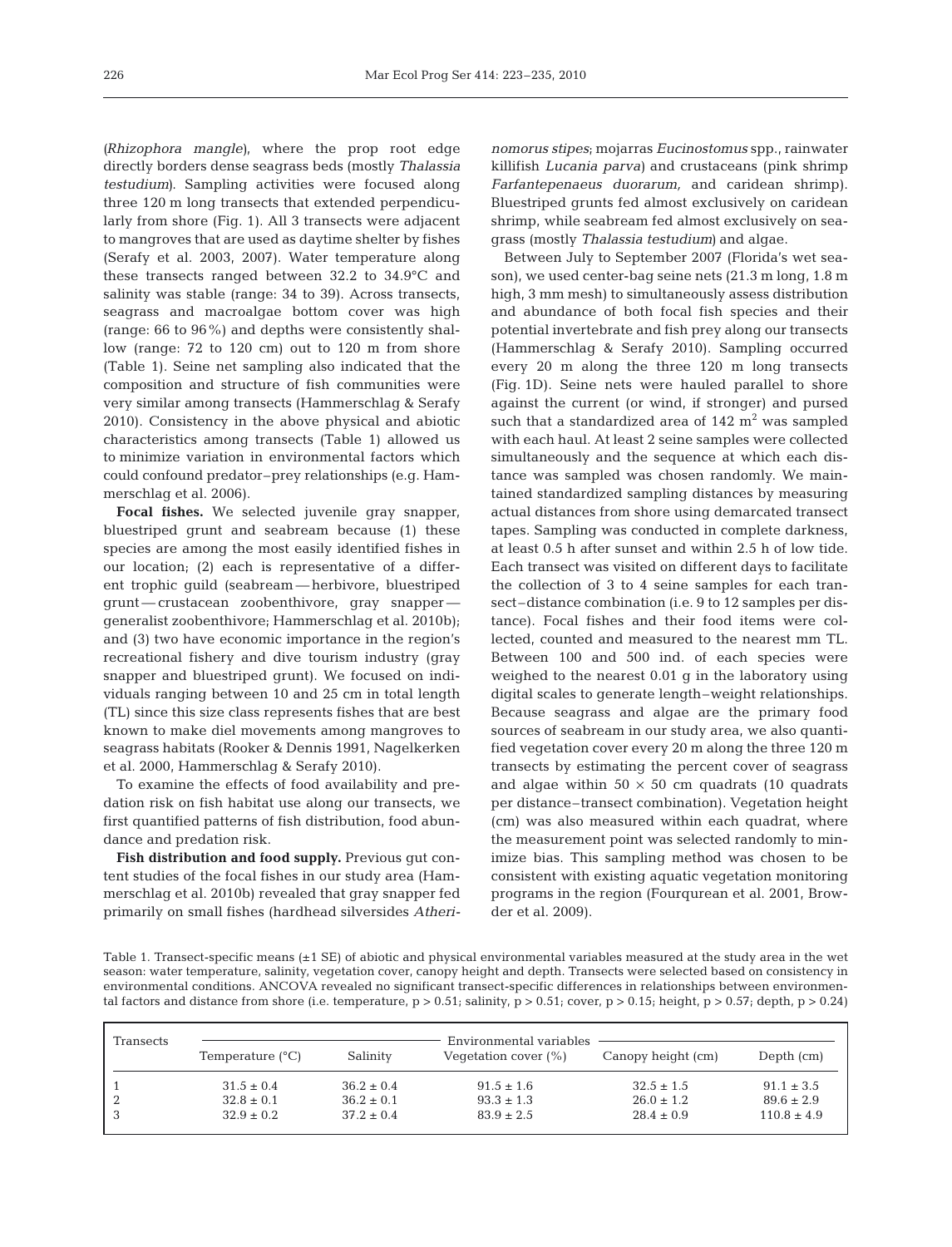**Predator encounter rates.** To seasonally correspond with the period of seine sampling from July to September 2008 (wet season), we assessed nocturnal patterns of predator encounter rates along our transects using tethering experiments (Hammerschlag et al. 2010a). Pinfish *Lagodon rhomboides* were used as bait because individuals in the size range corresponding with the focal fishes were readily available from commercial suppliers and pilot studies demonstrated that pinfish were both physically and behaviorally robust to our tethering process (Hammerschlag et al. 2010a). Specifically, during pilot work, no fish died, exhibited signs of injury, or broke from their tether lines. Furthermore, tethered fish maintained equilibrium and showed no signs of erratic swimming behavior. Pinfish routinely swam from the substrate towards the water's surface, in and out of seagrass, without entanglement.

The tethering technique we employed was modified from Ellis & Bell (2004). The gear consisted of: (1) a 2 m long (11.3 kg test) monofilament center line with a 227 g lead weight attached at one end and a small, plastic float attached to the other; and (2) a 1 m long (11.3 kg test) monofilament tether line. During deployment, the center line was positioned by pushing the weight into the sediment, allowing the float to sit at the surface. To secure the tether line to a pinfish, one end of the line was threaded through the mouth, out through the operculum, and tied to form a loose loop, just forward of the pinfish's snout. Finally, to secure the tether to the center line, it was connected to the center line using a snap-swivel (0.5 g). This snap-swivel attachment permitted pinfish to move freely in a vertical cylinder, with a 2 m diameter, from the seagrass to the water surface (Hammerschlag et al. 2010a).

To examine relationships between pinfish removal rates (a proxy for predator encounter rates by our focal species) and proximity to mangroves, tethered pinfish were deployed at distances of 10, 50, and 110 m from the mangrove shoreline along the 3 transects. An experimental trial was composed of a group of 6 tethered pinfish simultaneously deployed at each of the 3 distances from shore along a single transect (i.e.  $n = 18$  fish trial<sup>-1</sup> along a single transect; Fig. 1E). At each distance, pinfish were spaced 10 m apart. All tethers were retrieved after 60 min, with absence of the pinfish (or presence of a severed fish or predator on the line) being recorded as a predation event. To correspond with seine sampling, all experiments were conducted in complete darkness from 0.5 to 2.0 h after sunset and within 2.5 h of low tide. Each transect was visited on different days to enable 2 trials transect<sup>-1</sup> (Fig. 1E).

**Data analyses.** Mean densities of gray snapper, bluestriped grunt and seabream were determined for each transect–distance combination using a deltadistribution mean estimator (Fletcher et al. 2005), which is a measure of fish density (hereafter just density) that separately considers the proportion of samples positive for a given fish species (i.e. frequency of occurrence) and its mean density when present (i.e. concentration). This approach was previously used to examine mangrove fish density patterns in Biscayne Bay (Faunce & Serafy 2007, Serafy et al. 2007, Faunce & Serafy 2008). To reveal overall relative fish density–proximity patterns, we calculated relative fish densities at each distance from shore (following Heithaus et al. 2009) by dividing the mean fish density at each distance by the sum of mean fish densities across the 120 m distance gradient. Relative fish densities were calculated separately for all transects. ANCOVA revealed no significant transect-specific differences in density–distance relationships (p > 0.05 for all species), so subsequent relationships between relative fish density and distance (pooled by transect) were evaluated using regression analysis, applying linear and quadratic models.

Food available to foraging fishes was determined by using all food types that were frequently consumed by the focal fishes (i.e. prey items occurring in  $>5\%$  of fishes collected, following Krebs 1998) based on our stomach content analysis (Hammerschlag et al. 2010b). Mean biomass of prey items in each transect–distance combination were used to measure food availability for each of the focal fishes. Prey biomass in each sample was determined from overall catches by applying species-specific length–weight relationships (following Heithaus & Dill 2002). To reveal overall relative food supply–proximity patterns, we calculated relative food abundance at each distance from shore (following Heithaus et al. 2009) in the same manner as for relative fish density (i.e. mean food biomass per distance divided by the sum of mean food abundances across the distance gradient). Because seabream consumed vegetation (seagrass and macroalgae), we also calculated above-ground vegetation volume (area covered  $\times$ height; m<sup>3</sup>) for each quadrat (following Wirsing et al. 2007). Relative vegetation volume was calculated in the same manner for each transect, by dividing mean vegetation volume at each distance from shore by the sum of mean vegetation volume across the 120 m distance gradient (following Heithaus et al. 2009). Transect differences in biomass–distance relationships were not significant (ANCOVA,  $p > 0.30$  for all species), thus subsequent relationships between relative food abundances and distance (pooled by transect) were evaluated via regression analysis, applying linear and quadratic models.

To test theoretical predictions of the links between food availability, predation risk, and forager abun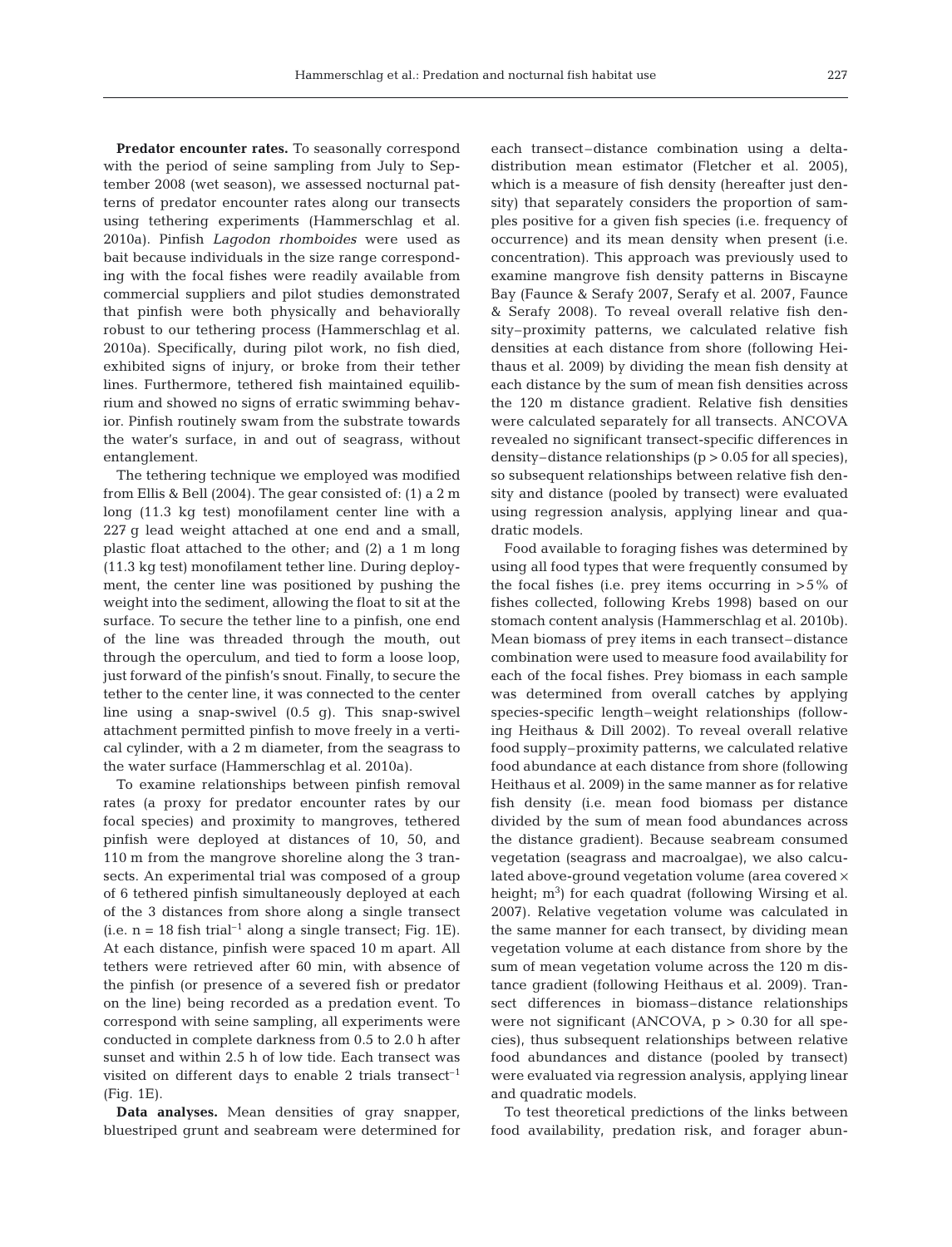dance, we calculated the ratio of foragers relative to their food availability (hereafter referred to as 'relative forager densities'; e.g. Heithaus et al. 2007b, Wirsing et al. 2007) by dividing the relative abundance of foragers by the relative food abundance at each distance from shore (following Heithaus et al. 2009). A ratio of 1.0 across all distances indicates that fish habitat use is proportional to food abundance (an ideal free distribution). Values <1.0 indicate undermatching of resources (i.e. fewer foragers than predicted by food abundance and presumably higher intake rates per forager), while values >1.0 indicate overmatching of food resources (i.e. more foragers than predicted by food abundance and presumably lower intake rates). If foragers were distributed according to an IFD, we would expect 'all distances' from mangroves to have relative forager densities of 1.0, but to deviate from this pattern if other factors (e.g. predation risk) were influencing nocturnal fish distributions. Relationships between relative forager densities and distance were examined using regression analysis.

In cases where fish did not match an IFD, we investigated whether predation risk might be responsible for deviations from model predictions by comparing tether predation losses at each distance from shore using logistic regression on data presented by Hammerschlag et al. (2010a). Predation rate–distance relationships did not differ significantly among transects (ANCOVA,  $p > 0.40$ ), thus a single relationship between predation rate and distance from shore was calculated following Baker & Sheaves (2007) and applied along the entire distance gradient for all 3 focal fishes.

To gain insight as to whether fishes were distributed such that they were optimizing energy intake and safety, we calculated a proxy for μ/*f* at each distance from shore and compared these values with observed fish distributions. To calculate these estimates of μ/*f*, we divided the rate of predation loss in tethering experiments by relative food supply (Dahlgren & Eggleston 2000). While this measure does not take into account density-dependent declines in food intake at a particular distance, it provides insight into the relative risks and gains available to fishes at each distance. Relationships between μ/*f* and distance from shore were evaluated using regression analysis.

In addition, we further hypothesized that if fish were responsive to predation risk as well as shifted habitats in a way that minimized the ratio of mortality risk to foraging rate, then we would expect to see μ/*f* values correlate with deviations from IFD. In particular, we hypothesized that μ/*f* values would be highest where relative forager densities were lowest (i.e. values <1.0) and vice versa. All statistical analyses were performed using SAS (1990) software.

## **RESULTS**

Sixty-two seine samples yielded 315 specimens of juvenile gray snapper  $(n = 58)$ , bluestriped grunt  $(n = 10)$ 128) and seabream  $(n = 129)$ , ranging in size from 10–25 cm TL for gray snapper and bluestriped grunt and 10–20 cm TL for seabream. Gray snapper and seabream relative densities significantly increased with increasing distance from shore ( $R^2 = 0.34$ ,  $p < 0.01$ , Fig. 2A;  $R^2 =$  $0.59$ ,  $p < 0.01$ , Fig. 2E, respectively). In contrast, bluestriped grunt showed no significant change in density along the distance gradient (Fig. 2C). Detailed density– distance relationships of the focal fishes can be found in a complementary paper (Hammerschlag & Serafy 2010); however, mean fish density–distance patterns are also provided in Table 2, which mirror relative fish density– distance distributions (Fig. 2).

Seining also yielded 5609 potential food items of gray snapper and bluestriped grunt. This included caridean shrimp for bluestriped grunt (their primary prey) and mojarra, rainwater killifish, hardhead silverside, pink shrimp and caridean shrimp for gray snapper. Mean biomass and lengths of different fish food items across the distance gradient are provided in Table 3. Relative prey availability for gray snapper showed no significant change along the distance gradient, although biomass tended to be higher closer to shore (Fig. 2B, Table 3A). In contrast, bluestriped grunt prey availability followed a parabolic distribution pattern along the distance gradient ( $R^2 = 0.54$ ,  $p < 0.01$ , Fig. 2D; Table 3A), with lowest values at intermediate distances. A total of 178 quadrats provided estimates of above-ground vegetation volume (seabream food) along the distance gradient. Seabream food supply significantly decreased with increasing distance from shore  $(R^2 = 0.51, p < 0.01,$  Fig. 2F; Table 3B).

Logistic regression based on data from 108 tethered fish indicated a negative correlation between predation losses and distance from shore (p < 0.01, concordance index  $c = 0.65$ ; Fig. 3), with predation loss ranging from 70% nearest the mangroves (10 m) to 35% at the furthest distance from shore (110 m). This relationship was subsequently used to represent predation pressure along the entire distance gradient for all 3 focal fishes.

Gray snapper distribution relative to its food supply (i.e. ratio of foragers relative to their food availability) significantly increased with increasing distance from shore  $(R^2 = 0.46, p < 0.01,$  Fig. 4A). This indicates undermatching of food supply near shore (0 to 40 m) and overmatching of food abundance at distances of 80 to 120 m. Bluestriped grunt habitat use relative to their food abundance followed a parabolic distribution pattern ( $R^2$  = 0.31, p < 0.02, Fig. 4C). This suggests approximate matching of food abundance near shore (0 to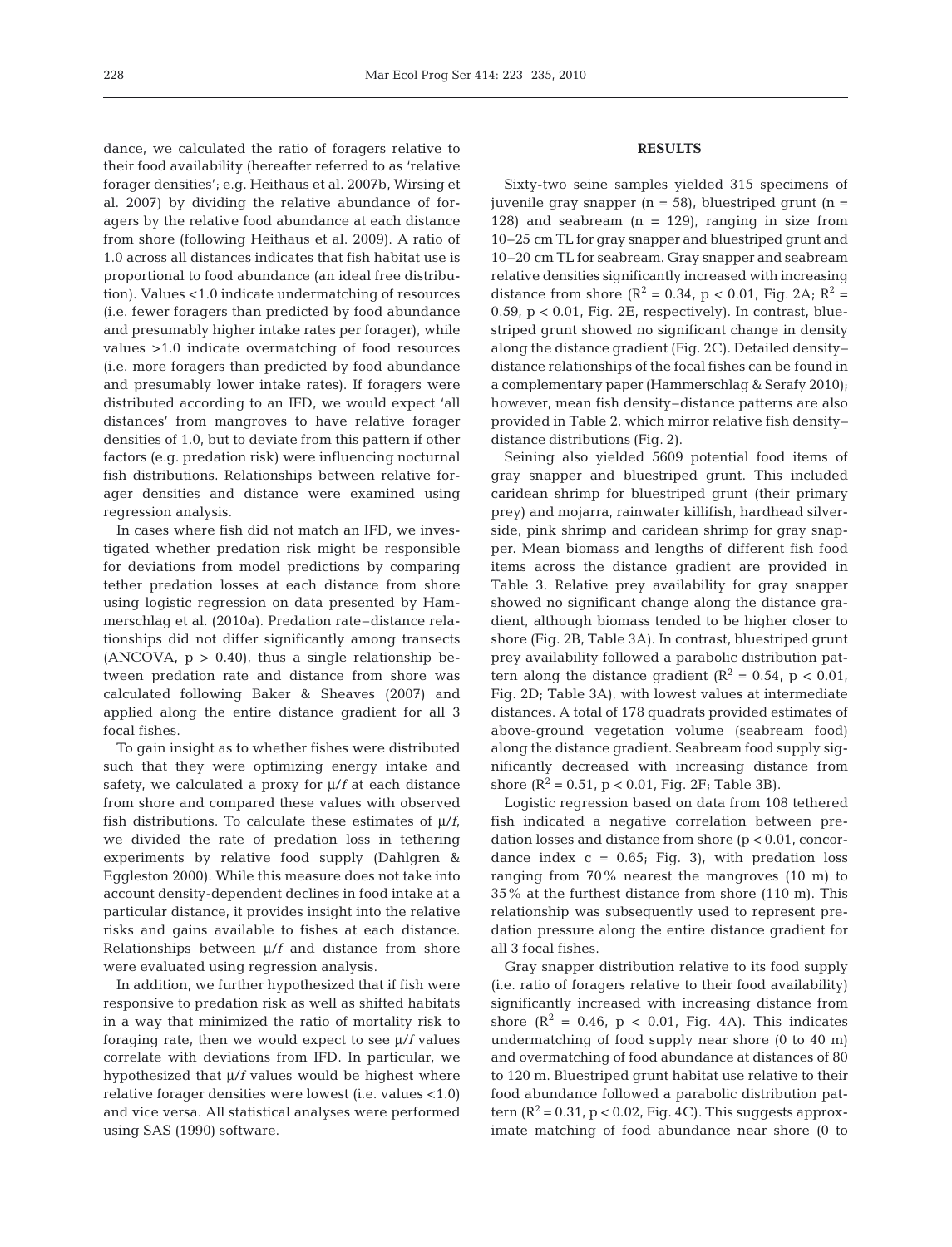

Fig. 2. *Lutjanus griseus, Haemulon sciurus* and *Archosargus rhomboidalis*. Relative density–distance patterns of juvenile gray snapper, bluestriped grunt, seabream (A,C,E) and their food supply (B,D,F). Values are transect-specific relative densities for fishes and biomass for prey items. Symbol shapes represent different transects. Solid lines and associated  $R<sup>2</sup>$  values indicate significant distance patterns (p < 0.05)

40 m), overmatching between 40 to 80 m from shore, and slightly undermatching of food supply furthest from shore (80 to 120 m). Seabream distribution relative to their food supply significantly increased with increasing distance from shore  $(R^2 = 0.64, p < 0.01,$ Fig. 4E), indicating undermatching of food supply near shore (0 to 40 m), and overmatching at further distances (60 to 120 m).

For gray snapper and seabream, μ/*f* significantly decreased with increasing distance from shore  $(R^2 = 0.27$ ,  $p < 0.03$ , Fig. 4B;  $R^2 = 0.97$ ,  $p < 0.01$ , Fig. 4F, respectively). For bluestriped grunt, μ/*f* followed a parabolic pattern

Table 2. *Lutjanus griseus, Haemulon sciurus* and *Archosargus rhomboidalis*. Mean nocturnal densities (±1 SE) of focal fishes per seine haul (142 m²) at each distance in our study area. ANCOVA revealed no significant transect-specific differences in fish density–distance relationships (i.e. gray snapper,  $p > 0.61$ ; bluestriped grunt,  $p > 0.62$ ; seabream,  $p > 0.49$ ). Detailed density– distance relationships of the focal fishes can be found in Hammerschlag & Serafy (2010); however, mean fish density–distance patterns mirror relative fish density–distance distributions displayed in Fig. 2. See text for details

| Taxon             | Distance (m)  |               |               |               |               |               |  |  |
|-------------------|---------------|---------------|---------------|---------------|---------------|---------------|--|--|
|                   | 10            | 30            | 50            | 70            | 90            | 110           |  |  |
| Gray snapper      | $0.3 \pm 0.2$ | $0.6 \pm 0.2$ | $1.2 \pm 0.3$ | $1.1 \pm 0.2$ | $0.8 \pm 0.2$ | $1.6 \pm 0.3$ |  |  |
| Bluestriped grunt | $1.7 \pm 0.5$ | $1.9 \pm 0.7$ | $2.2 \pm 0.7$ | $1.4 \pm 0.4$ | $2.8 \pm 0.7$ | $2.5 \pm 0.5$ |  |  |
| Seabream          | 0.0           | $0.7 \pm 0.6$ | $0.7 \pm 0.4$ | $3.4 \pm 1.2$ | $2.8 \pm 1.7$ | $3.1 \pm 1.2$ |  |  |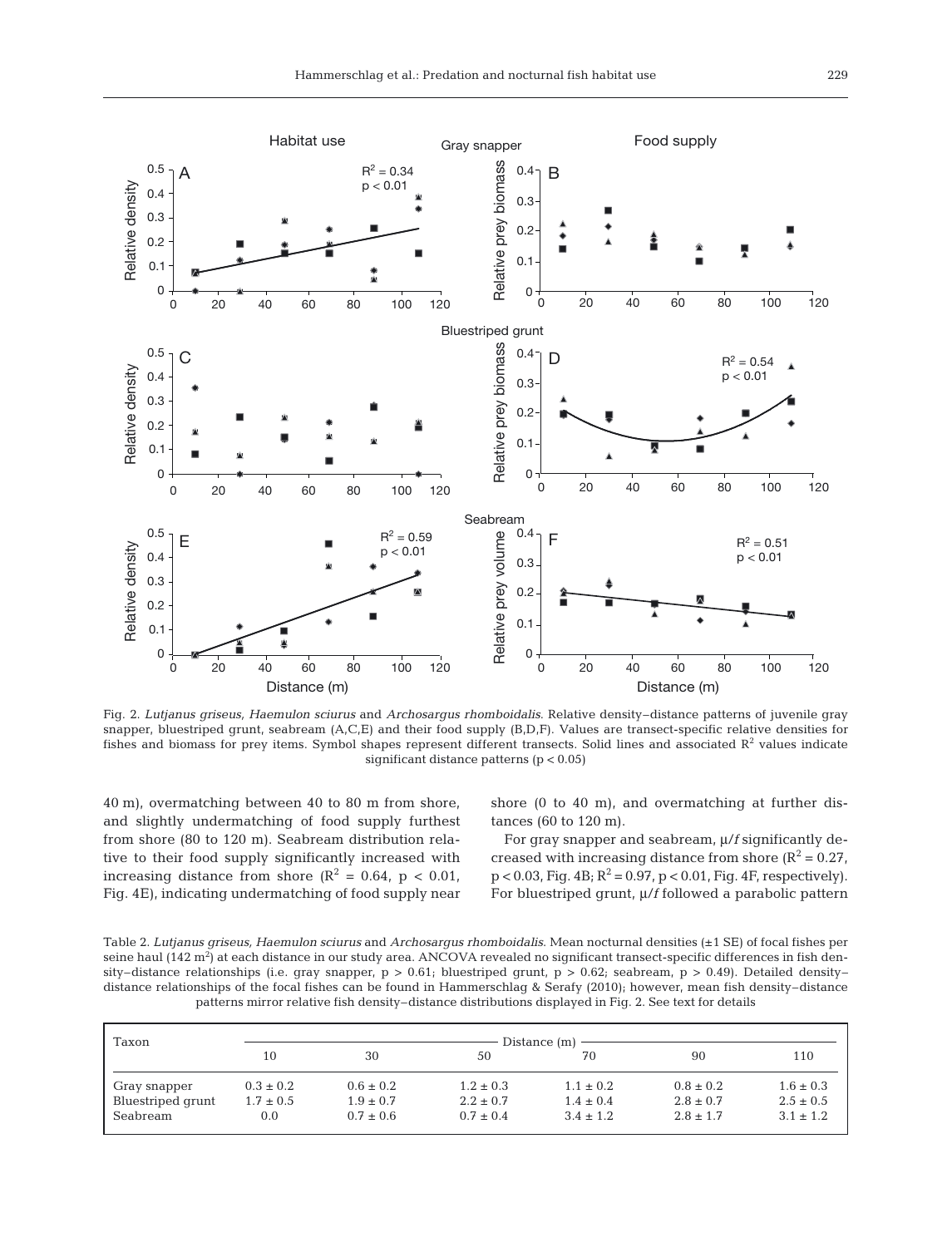Table 3. *Lutjanus griseus, Haemulon sciurus* and *Archosargus rhomboidalis*. (A) Mean abundance per seine haul (142 m<sup>2</sup>; measured as biomass of animals in g or % cover of plants), and (B) length of different fish food items across the distance gradient. In (B), vegetation values are mean canopy height and mean above-ground volume  $(\mathrm{m}^3)$ . TL: total length (cm). Shrimp length measurements were post-orbital lengths. All caridean shrimp measured were between 0.2 to 0.5 cm. In our study area, gray snapper feed on hardhead silversides, rainwater killifish, pink shrimp, and caridean shrimp. Bluestriped grunts feed almost exclusively on caridean shrimp, while seabream feed almost exclusively on vegetation, composed of seagrass (mostly *Thalassia testudium*) and algae (Hammerschlag et al. 2010b). All values are means ± 1SE

| Taxon                                                 | Distance (m)    |                  |                 |                 |                 |                 |  |
|-------------------------------------------------------|-----------------|------------------|-----------------|-----------------|-----------------|-----------------|--|
|                                                       | 10              | 30               | 50              | 70              | 90              | 110             |  |
| (A) Food abundance vs. distance                       |                 |                  |                 |                 |                 |                 |  |
| Hardhead silversides (biomass)                        | $90.1 \pm 17.3$ | $107.1 \pm 23.4$ | $71.8 \pm 18.5$ | $57.9 \pm 10.8$ | $60.3 \pm 11.7$ | $81.1 \pm 12.9$ |  |
| Mojarras (biomass)                                    | $58.6 \pm 17.4$ | $102.5 \pm 26.1$ | $79.9 \pm 18.7$ | $45.3 \pm 7.8$  | $53.1 \pm 12.2$ | $80.8 \pm 31.0$ |  |
| Rainwater killifish (biomass)                         | $3.0 \pm 1.5$   | $1.2 \pm 0.4$    | $1.3 \pm 0.9$   | $1.1 \pm 0.4$   | $1.2 \pm 0.6$   | $2.0 \pm 0.7$   |  |
| Pink shrimp (biomass)                                 | $16.9 \pm 6.6$  | $17.9 \pm 3.7$   | $12.0 \pm 3.9$  | $20.3 \pm 5.6$  | $19.3 \pm 9.6$  | $15.2 \pm 3.6$  |  |
| Caridean shrimp (biomass)                             | $4.3 \pm 1.4$   | $2.9 \pm 1.4$    | $1.8 \pm 0.6$   | $2.4 \pm 0.9$   | $3.7 \pm 1.1$   | $6.6 \pm 2.3$   |  |
| Seagrass (% cover)                                    | $87.8 \pm 2.4$  | $87.9 \pm 2.1$   | $85.3 \pm 3.0$  | $80.1 \pm 2.9$  | $73.6 \pm 4.0$  | $75.0 \pm 3.0$  |  |
| Algae $(\%$ cover)                                    | $8.4 \pm 1.6$   | $6.4 \pm 1.5$    | $4.5 \pm 0.9$   | $10.6 \pm 2.2$  | $9.7 \pm 1.2$   | $8.2 \pm 1.0$   |  |
| (B) Food length (cm) & vegetation volume vs. distance |                 |                  |                 |                 |                 |                 |  |
| Hardhead silversides (TL)                             | $4.6 \pm 0.9$   | $4.5 \pm 0.9$    | $4.4 \pm 0.9$   | $4.4 \pm 0.9$   | $4.2 \pm 0.9$   | $4.4 \pm 0.9$   |  |
| Mojarras (TL)                                         | $4.7 \pm 1.7$   | $4.8 \pm 1.7$    | $4.9 \pm 1.7$   | $4.5 \pm 1.5$   | $4.5 \pm 1.7$   | $4.3 \pm 1.8$   |  |
| Rainwater killifish (TL)                              | $2.1 \pm 0.3$   | $2.1 \pm 0.4$    | $2.1 \pm 0.3$   | $2.1 \pm 0.3$   | $2.1 \pm 0.3$   | $2.1 \pm 0.3$   |  |
| Pink shrimp (TL)                                      | $1.5 \pm 0.6$   | $1.6 \pm 0.5$    | $1.4 \pm 0.5$   | $1.7 \pm 0.6$   | $1.6 \pm 0.6$   | $1.4 \pm 0.6$   |  |
| Caridean shrimp (TL)                                  | < 0.6           | < 0.6            | < 0.6           | < 0.6           | < 0.6           | < 0.6           |  |
| Vegetation height (TL)                                | $32.5 \pm 1.7$  | $36.2 \pm 2.3$   | $27.4 \pm 1.0$  | $27.7 \pm 1.6$  | $25.0 \pm 1.3$  | $24.8 \pm 1.3$  |  |
| Vegetation volume $(m^3)$                             | $0.3 \pm 0.1$   | $0.4 \pm 0.1$    | $0.3 \pm 0.1$   | $0.3 \pm 0.1$   | $0.2 \pm 0.1$   | $0.2 \pm 0.1$   |  |

with distance  $(R^2 = 0.51, p < 0.02,$  Fig. 4D), with highest values tending to be closer to shore (0 to 80 m) and lowest values tending to be furthest from shore (80 to 120 m).

#### **DISCUSSION**

If the focal fishes were distributed across the distance gradient in proportion to their food supply (i.e. an ideal free distribution), relative forager densities (i.e. the ratio of foragers relative to their food availability) at all distances from mangroves should have been



Fig. 3. *Lagodon rhomboidalis*. Significant fit of logistic regression relating predation losses of tethered pinfish against distance from shore (p < 0.01). c: concordance index. Symbols represent raw transect-specific proportions of tethered fish removal at each sampling distance. Data were jittered to reveal overlapping predation values

 $\sim$ 1.0; however, this was not the case for any of the focal fishes along the transects. Thus, all 3 species do not appear to concentrate their foraging in a way that solely maximizes energy intake rates. Stomach content analysis of our fishes suggest that they were foraging during our sampling period (Hammerschlag et al. 2010b); however, it is worth considering that if some species were in transit to or from the mangroves, our measure of relative forager densities would have tended to overestimate the abundance of fishes foraging nearest the mangroves. Thus, if there was a true IFD in such a case, we would expect relative forager densities to be slightly >1.0 nearest the shore; however, the opposite pattern was found for all 3 species.

Both gray snapper and seabream distributions were generally consistent with predictions of a food–risk tradeoff. They undermatched food resources near shore and exhibited the highest densities in the safest habitats furthest from the mangroves. Both species avoided foraging in high-risk, but productive areas near mangroves. This pattern suggests that seabream and gray snapper travel far from shore to forage at a reduced risk of predation. Consistent with our hypotheses for both species, μ/*f* values generally correlated with deviations from IFD (i.e. μ/*f* values were highest where foragers undermatched their prey and vice versa). However, there was less consistency in this pattern across sites for gray snapper at the furthest distances from shore.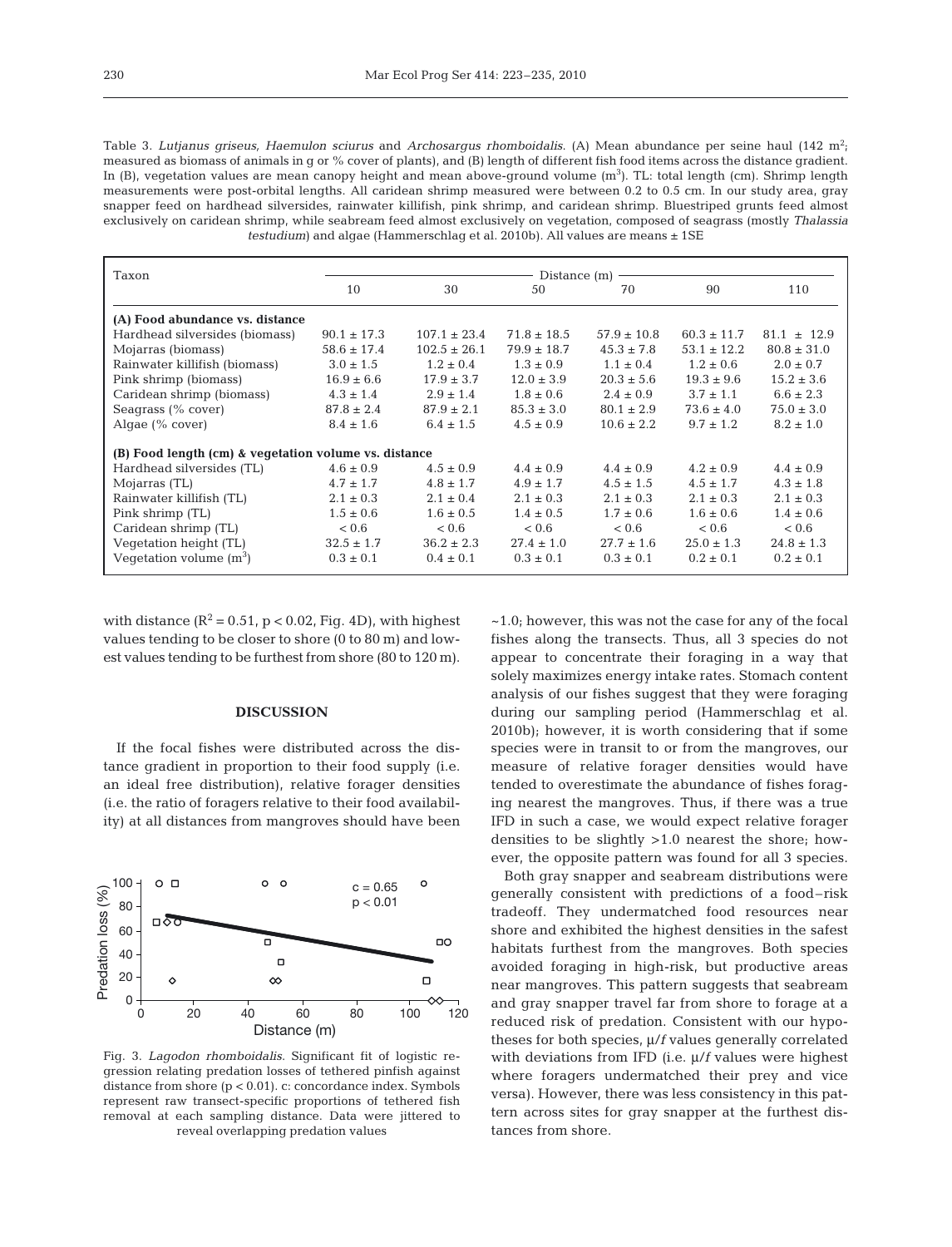

Fig. 4. *Lutjanus griseus, Haemulon sciurus* and *Archosargus rhomboidalis*. Effects of food availability and predation risk on habitat use by gray snapper (A,B), bluestriped grunt (C,D) and seabream (E,F). Fish distributions are plotted relative to food availability (relative forager densities) along the 120 m distance gradient (A,C,E). A ratio of 1.0 at different distances (dashed lines) indicates that fish habitat use is proportional to food abundance (an ideal free distribution). Values of predation risk (μ) were divided by food supply (*f*) along the 120 m distance gradient (B,D,F). Solid lines and associated  $R<sup>2</sup>$  values indicate significant distance patterns (p < 0.05)

In contrast to gray snapper and seabream, bluestriped grunt did not appear to avoid foraging nearest the mangroves, although relative abundances were below that predicted by food abundance. Moreover, bluestriped grunt deviations from IFD along the distance gradient were not consistent with μ/*f* predictions or our hypotheses relative to IFD deviations. Perhaps schooling by grunts (Hobson 1965) or other anti-predator tactics or adaptations (e.g. crypsis, vigilance) allow them to compensate for higher predator encounter rates near shore.

Deviations from our predictions could be due to our proxies for both μ and *f*. First, we used removal rates of tethered pinfish to estimate encounter rates with predators. It is possible that predator encounter rates would be different for each of our focal species. This possibility, however, is unlikely because pinfish, seabream, gray snapper and bluestriped grunt occupy the same habitat, have similar body forms, are characterized by similar length-frequency distributions within the same study area, and share common predators (de Sylva 1963, Starck & Schroeder 1970, Castro 2000, Newman 2003). Moreover, gillnet catch rates of lemon sharks *(Negaprion brevirostris*, a major predator of the focal fishes; Newman 2003) in our study area are highest closest to shore (Hammerschlag et al. 2010a), corresponding with our tether removal rates of pinfish. Additionally, tracking studies from nearby sites indicate that lemon sharks focus nocturnal search efforts near the mangrove shoreline (Morrissey & Gruber 1993, Franks 2007). In fact, crossing ecotones between refuges and feeding patches should be risky for foragers because the concentration of individuals in refuges and the predictability of their movements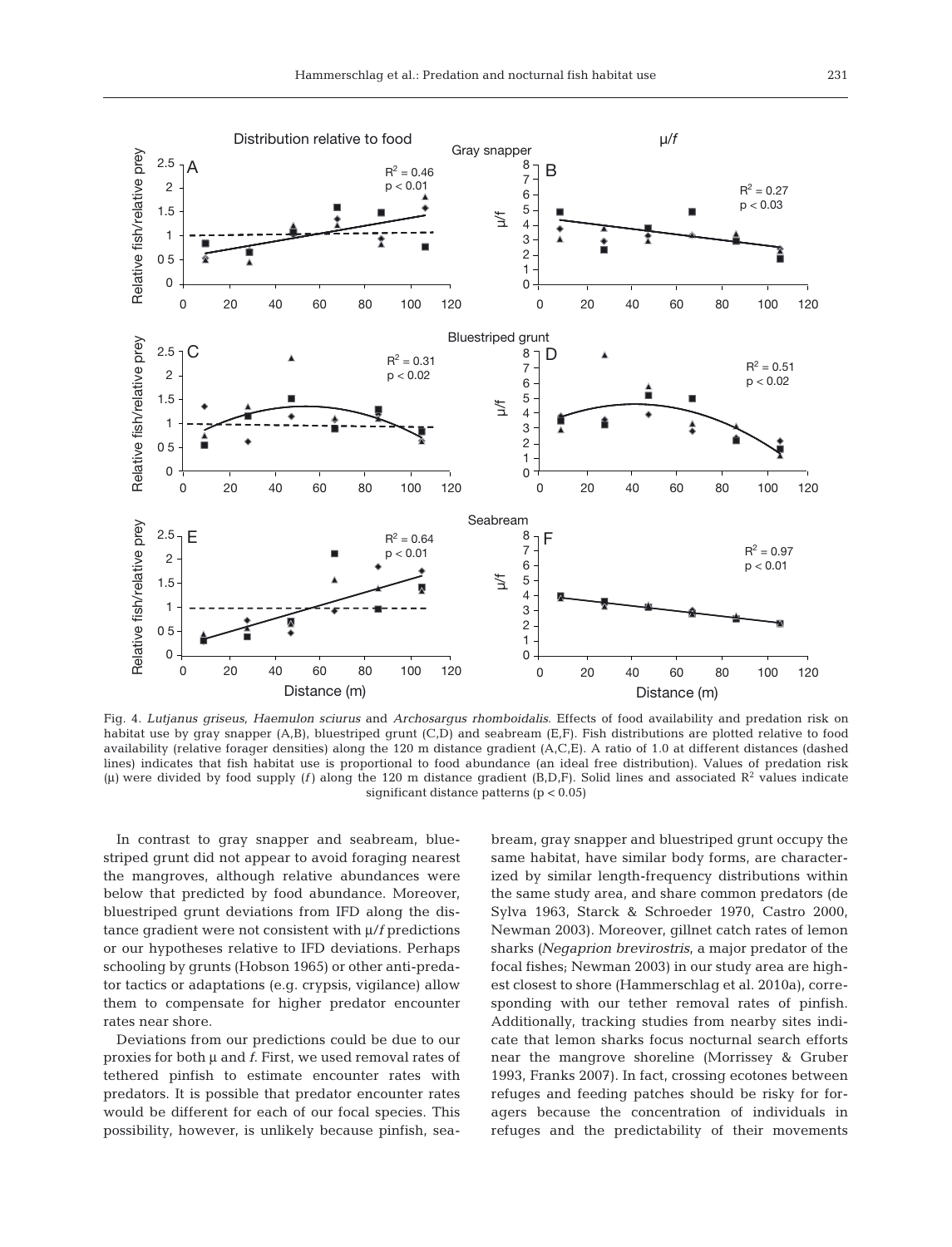attract predators. Therefore, it is highly likely that the propensity of our focal species to undermatch resources near shore is indeed driven by predator avoidance. However, although there is no reason to believe that tethering results would be different for all focal species, it is possible and further research is needed to validate this. Deviations from predictions at greater distances from shore may be due to a number of sources of error. For μ*,* our proxy only measures predator encounter rates, whereas predation risk is the product of both the probability of encountering a predator and the probability of death given the encounter (Hugie & Dill 1994). Our proxy for μ does not account for possible inter-specific differences in the probability of escape given an encounter with predators, which could result from differences in grouping or escape tactics (e.g. Martin et al. 2005, Wirsing et al. 2010; see below). Also, we could not assess the total time spent being exposed to predators, which may vary with excursion distance and, therefore, could result in higher total exposure to predators than our proxy of μ would suggest. Foraging considerations affecting our measure of *f* may also cause deviations from our predictions. Animals are predicted to optimize energy intake rates, which do not necessarily correlate with standing stocks of prey for several reasons including prey anti-predatory behaviors, differential prey selectivity by the fishes for particular food types, or interference competition (e.g. Comins & Hassell 1979, Tregenza 1995, van der Meer & Ens 1997). At further distances from shore in our study, food resources may begin to become depleted or interference competition likely increases (Sutherland et al. 1988, Sutherland & Parker 1999), as more fishes begin to forage there. Although tethering and seine studies were conducted during the wet seasons of alternate years, we do not believe there were any significant year effects for 2 reasons. First, seine data from the wet season of 2007 and the dry season of 2008 both reveal similar density–distance patterns of the focal fishes (Hammerschlag & Serafy 2010). Second, gillnet data from the wet season of 2007 (Hammerschlag et al. 2010a) along our transects mirrors the tethering data from the wet season of 2008 (both indicating highest predator encounter rates nearest the shore).

It is worth considering that although we found predator encounter rates to be highest at our closest tethering locations (10 m), predation risk may be relatively low immediately adjacent to the mangrove edge or under the prop roots. Indeed, the use of mangroves as a refuge during the day is well-known (Robertson & Blaber 1992, Laegdsgaard & Johnson 1995, 2001, Serafy et al. 2003). While fish encountering predators very close to mangroves would have a reasonable chance of escaping back to the prop roots, such escape is much less likely by the time fish have moved 10 m offshore, especially at night when a fish's ability to detect patrolling predators may be hindered. Acoustic tracking of gray snapper supports our notion that they avoid areas near mangroves despite high food availability. At sunset, snapper migrate rapidly out of the mangroves in a synchronized fashion and do not forage in seagrass nearest the mangroves (Luo et al. 2009). For both gray snapper and seabream, selecting offshore foraging locations represents an energetic cost since their food supply is high near the mangroves.

The present study is the first to investigate the influences of food availability and predation risk on nocturnal fish habitat use patterns along a continuous mangrove–seagrass distance gradient. This is also one of the first studies to use behavioral optimization theory to develop testable predictions about the behavior of fish in response to food or predation risk in these systems (e.g. Dahlgren & Eggleston 2000). However, we caution against broad generalizations based on our study results due to low replication in both space and time. Our results indicate that while some species (e.g. seabream, an herbivore, and gray snapper, a generalist zoobenthivore) appeared to trade off food for safety and foraged away from the mangrove–seagrass ecotone, bluestriped grunt (a crustacean zoobenthivore) did not match theoretical expectations, and foraged randomly across the distance gradient despite habitat spatial variation in food supply and predation risk.

Individual forager responses to variation in predation risk and food availability are not necessarily straightforward. Species may manage risk by employing a variety of complementary behaviors besides habitat shifts (e.g. use of apprehension or vigilance; Brown 1999, Brown & Kotler 2004, Wirsing et al. 2008). However, food–safety tradeoffs are ubiquitous, and it is likely that fishes in our system are using a variety of avoidance behaviors like schooling, cryptic coloration and vigilance to optimize energy gain and safety from predators (e.g. Hobson 1965, Sogard 1992). Thus, we recommend that future studies investigate a diversity of predator avoidance tactics simultaneously to further elucidate the role of predation risk in shaping distribution patterns of fishes along the seagrass–mangrove ecotone. This work contributes to a growing understanding of the nursery function of mangrove–seagrass systems; however, greater consideration of the combined role of food supply and predation risk in nursery function dynamics is clearly warranted (Adams et al. 2006, Nagelkerken et al. 2008).

*Acknowledgements*. Funding support for this work was primarily provided by the Herbert W. Hoover Foundation, the Batchelor Foundation Inc, NOAA Living Marine Resources Cooperative Science Center, National Park Service (Biscayne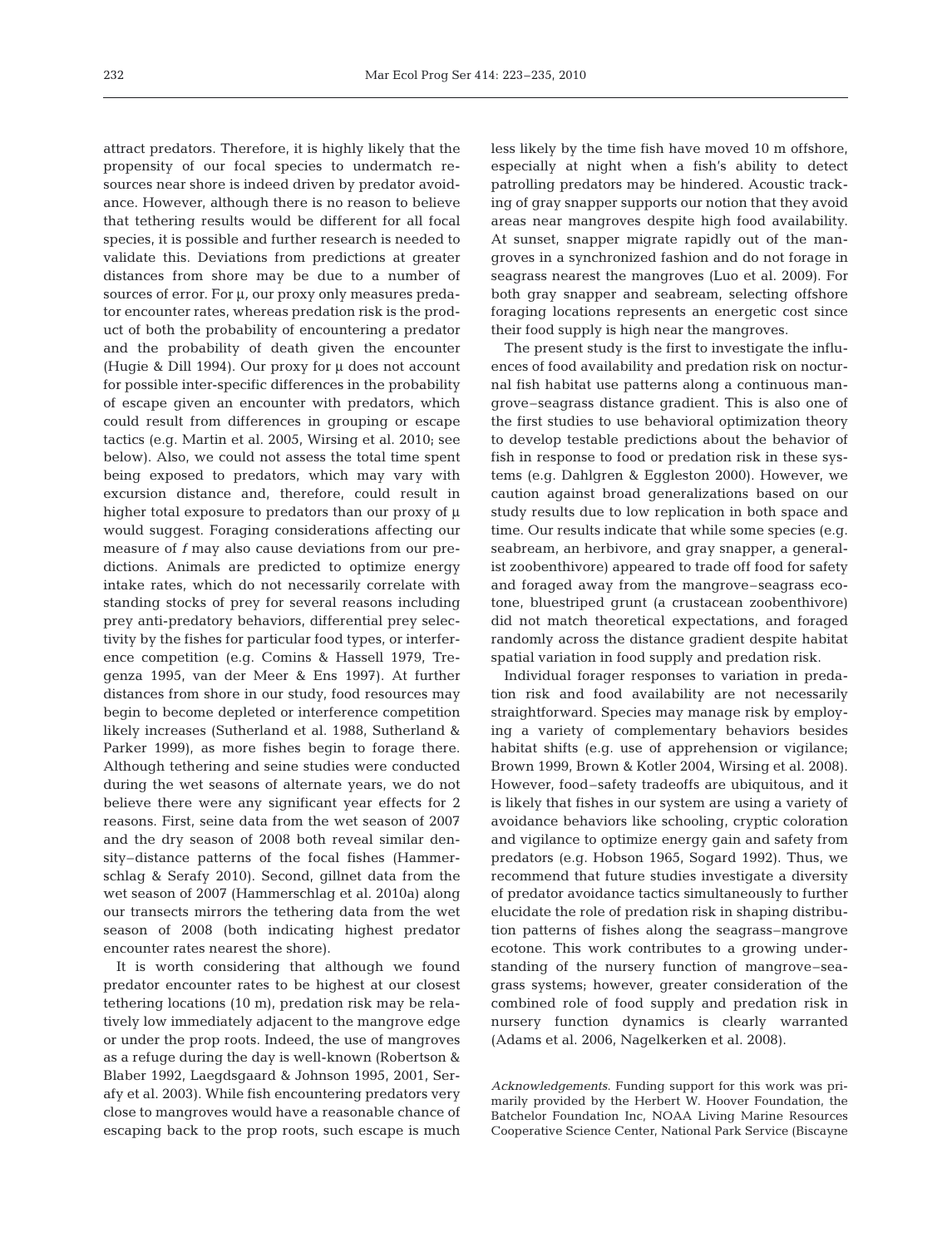National Park – BNP), the SeaStar Foundation, Save the Blue, YSI Inc., the Rosenstiel School of Marine and Atmospheric Shark Program (SFSSP), now the RJ Dunlap Marine Conservation Program. As part of the educational component of this project, several hundreds of high school and undergraduate students were involved in field data collection, laboratory processing and data organization. We thank all SFSSP volunteers, primarily D. Ovando, A. Morgan, A. Disilvestro, A. Matulik, D. Lazarre, A. Krajca, L. Winn, E. Overstreet, L. Rock, A. Griefen, M. Fast, L. Glade, K. Titley, J. Ross, C. Antal, X. Serrano, D. Washington and J. Allen for technical support, and especially thank D. Lirman, L. Brand, T. Kellison, G. Thomas, D. Die, C. M. Hammerschlag, L. Yeager, H. Luria, S. Spielman, L. Hoover and R. Mann. We also thank G. Myers, M. Giganti, M. Lewis, E. Alvear, R. Curry and H. M. Tritt for logistical support; J. Luo, G. Harvey and S. Stock for providing underwater cameras for this research; and the anonymous reviewers whose comments significantly helped strengthen this paper. This work was conducted under BNP Permit # BISC-2008-SCI-0003, BISC-2008-SCI-0005 and the University of Miami Institutional Animal Care and Use Committee (IACUC) Protocol # 05-244 renewal02.

#### LITERATURE CITED

- ▶ Abrahams MV, Dill LM (1989) A determination of the energetic equivalence of the risk of predation. Ecology 70: 999–1007
- ► Adams AJ, Dahlgren CP, Kellison GT, Kendall MS and others (2006) Nursery function of tropical back-reef systems. Mar Ecol Prog Ser 318:287–301
- ▶ Baker R, Sheaves M (2007) Shallow-water refuge paradigm: conflicting evidence from tethering experiments in a tropical estuary. Mar Ecol Prog Ser 349:13–22
	- Browder JA, Liehr GA, Johnson D, Buck E, Jackson TJ (2009) Epifaunal communities of mainland nearshore South Biscayne Bay. Annual report to the U.S. Army Corps of Engineers and the RECOVER Group of the Comprehensive Everglades Restoration Program, SE MAP Project 3.2.3.5 & 3.2.4.7. USACE WO 9:167
- ▶ Brown JS (1988) Patch use as an indicator of habitat preference, predation risk, and competition. Behav Ecol Sociobiol 22:37–47
	- Brown JS (1992) Patch use under predation risk. 1. Models and predictions. Ann Zool Fenn 29:301–309
	- Brown JS (1999) Vigilance, patch use and habitat selection: foraging under predation risk. Evol Ecol Res 1:49–71
- ► Brown JS, Kotler BP (2004) Hazardous duty pay and the foraging cost of predation. Ecol Lett 7:999–1014
- ► Bystrom P, Persson L, Wahlstrom E, Westman E (2003) Sizeand density-dependent habitat use in predators: consequences for habitat shifts in young fish. J Anim Ecol 72: 156–168
- ▶ Castro JI (2000) The biology of the nurse shark, *Ginglymostoma cirratum*, off the Florida east coast and the Bahama Islands. Environ Biol Fishes 58:1–22
- Chittaro PM, Usseglio P, Sale P (2005) Variation in fish den-➤ sity, assemblage composition and relative rates of predation among mangrove, seagrass and coral reef habitats. Environ Biol Fishes 72:175–187
- ► Comins HN, Hassell MP (1979) The dynamics of optimally foraging predators and parasitoids. J Anim Ecol 48:335–351
- Creel S, Christianson D (2008) Relationships between direct predation and risk effects. Trends Ecol Evol 23:194–201 ➤
- Cresswell W (1994) Age-dependent choice of redshank ➤

(*Tringa totanus*) feeding location: profitability or risk? J Anim Ecol 63:589–600

- Science and the University of Miami's South Florida Student > Dahlgren CP, Eggleston DB (2000) Ecological processes underlying ontogenetic habitat shifts in a coral reef fish. Ecology 81:2227–2240
	- de Sylva D (1963) Systematics and life history of the great barracuda *Sphyraena barracuda* (Walbaum), Vol 1. Institute of Marine Science, University of Miami, Coral Gables, FL
	- ► Dorenbosch M, Grol MGG, de Groene A, Van der Velde G, Nagelkerken I (2009) Piscivore assemblages and predation pressure affect relative safety of some back-reef habitats for juvenile fish in a Caribbean bay. Mar Ecol Prog Ser 379:181–196
	- ► Dupuch A, Dill LM, Magnan P (2009) Testing the effects of resource distribution and inherent habitat riskiness on simultaneous habitat selection by predators and prey. Anim Behav 78:705–713
	- ► Ellis WL, Bell SS (2004) Conditional use of mangrove habitats by fishes: depth as a cue to avoid predators. Estuaries 27: 966–976
		- Faunce CH, Serafy JE (2007) Nearshore habitat use by gray snapper (*Lutjanus griseus*) and bluestriped grunt (*Haemulon sciurus*): environmental gradients and ontogenetic shifts. Bull Mar Sci 80:473–495
	- ► Faunce CH, Serafy JE (2008) Growth and secondary production of an eventual reef fish during mangrove residency. Estuar Coast Shelf Sci 79:93–100
	- ▶ Fletcher D, MacKenzie D, Villouta E (2005) Modelling skewed data with many zeros: a simple approach combining ordinary and logistic regression. Environ Ecol Stat 12: 45–54
		- Fourqurean JW, Durako MJ, Hall MO, Hefty LN (2001) Seagrass distribution in south Florida: a multi-agency coordinated monitoring program. CRC Press, Boca Raton, FL
		- Franks B (2007) The spatial ecology and resource selection of juvenile lemon sharks (*Negaprion brevirostris*) in their primary nursery areas. PhD dissertation, Drexel University, Philadelphia, PA
		- Fretwell SD, Lucas HL (1970) On territorial behavior and other factors influencing habitat distribution in birds. I. Theoretical development. Acta Biotheor 19:16–36
		- Frid A, Dill LM, Thorne RE, Blundell GM (2007) Inferring prey perception of relative danger in large-scale marine systems. Evol Ecol Res 9:635–649
	- ► Frid A, Baker GG, Dill LM (2008) Do shark declines create fear-released systems? Oikos 117:191–201
	- ► Gilliam JF, Fraser DF (1987) Habitat selection under predation hazard: test of a model with foraging minnows. Ecology 68:1856–1862
	- ► Grand TC, Dill LM (1997) The energetic equivalence of cover to juvenile coho salmon (*Oncorhynchus kisutch*): ideal free distribution theory applied. Behav Ecol 8:437–447
	- ► Grol MGG, Dorenbosch M, Kokkelmans EMG, Nagelkerken I (2008) Mangroves and seagrass beds do not enhance growth of early juveniles of a coral reef fish. Mar Ecol Prog Ser 366:137–146
	- ► Hammerschlag N, Serafy J (2010) Nocturnal fish utilization of a subtropical mangrove–seagrass ecotone. PSZN I: Mar Ecol 31:364–374
	- ▶ Hammerschlag N, Martin RA, Fallows C (2006) Effects of environmental conditions on predator–prey interactions between white sharks (*Carcharodon carcharias*) and Cape fur seals (*Arctocephalus pusillus pusillus*) at Seal Island, South Africa. Environ Biol Fishes 76:341–350
	- ▶ Hammerschlag N, Morgan AB, Serafy JE (2010a) Relative predation risk for fishes utilizing a subtropical mangrove–seagrass ecotone. Mar Ecol Prog Ser 401:259–267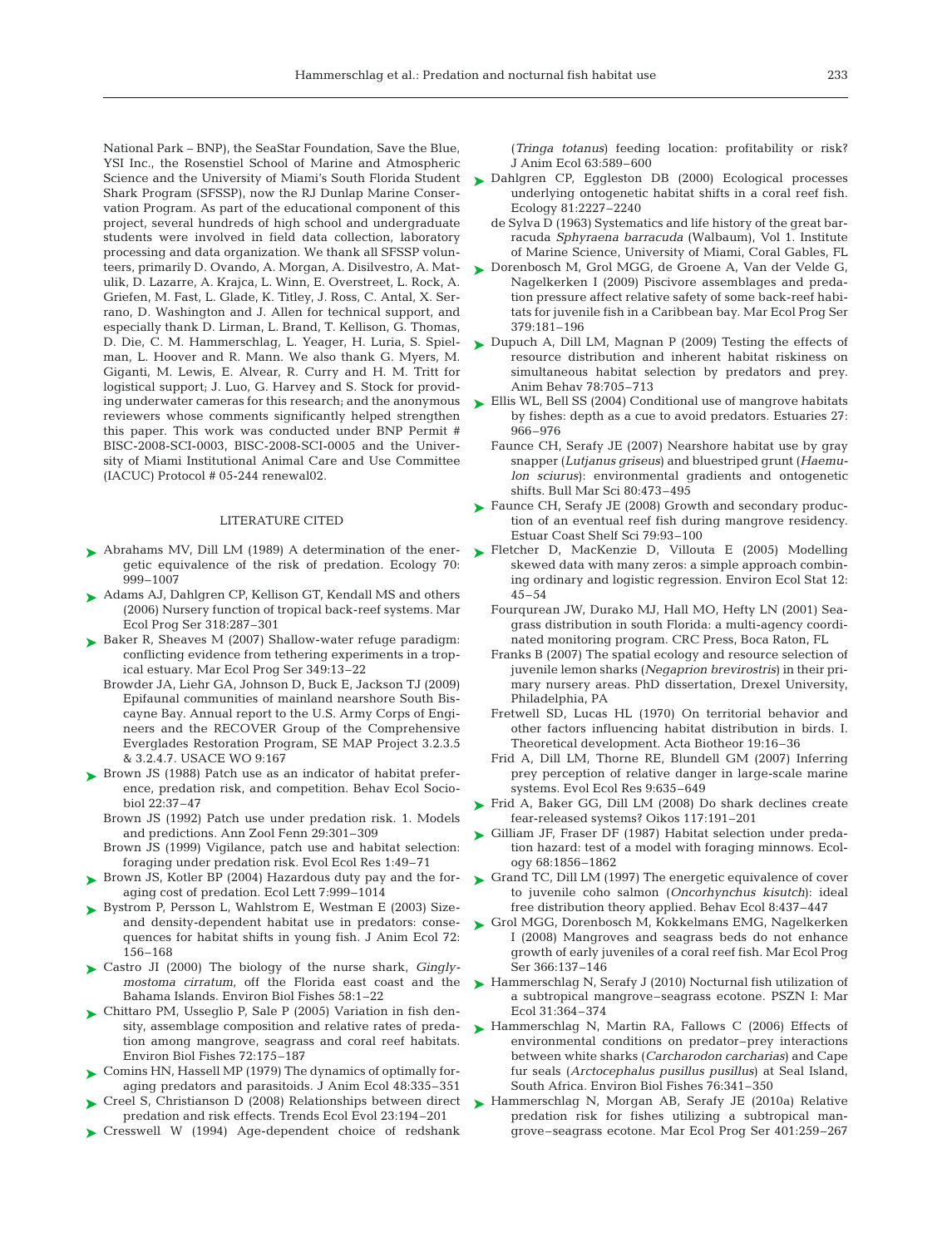- ► Hammerschlag N, Ovando D, Serafy JE (2010b) Seasonal diet and feeding habits of juvenile fishes foraging along a subtropical marine ecotone. Aquat Biol 9:279–290
- ► Heithaus MR, Dill LM (2002) Food availability and tiger shark predation risk influence bottlenose dolphin habitat use. Ecology 83:480–491
- ► Heithaus MR, Frid A, Wirsing AJ, Dill LM and others (2007a) State-dependent risk-taking by green sea turtles mediates top–down effects of tiger shark intimidation in a marine ecosystem. J Anim Ecol 76:837–844
- ► Heithaus MR, Wirsing AJ, Frid A, Dill LM (2007b) Behavioral indicators in marine conservation: lessons from a pristine seagrass ecosystem. Isr J Ecol Evol 53:355–370
- ► Heithaus MR, Frid A, Wirsing AJ, Worm B (2008) Predicting ecological consequences of marine top predator declines. Trends Ecol Evol 23:202–210
- ► Heithaus MR, Wirsing AJ, Burkholder D, Thomson J, Dill LM (2009) Towards a predictive framework for predator risk effects: the interaction of landscape features and prey escape tactics. J Anim Ecol 78:556–562
- ► Hernandez L, Laundre JW (2005) Foraging in the 'landscape of fear' and its implications for habitat use and diet quality of elk *Cervus elaphus* and bison *Bison bison*. Wildl Biol 11:215–220
- ► Hobson ES (1965) Diurnal–nocturnal activity of some inshore fishes in the Gulf of California. Copeia 1965:291–302
	- Houston AI, McNamara JM, Hutchinson JMC (1993) General results concerning the trade-off between gaining energy and avoiding predation. Philos Trans R Soc Lond B 341: 375–397
	- Hugie DM, Dill LM (1994) Fish and game: a game theoretic approach to habitat selection by predators and prey. J Fish Biol 45:151–169
	- Kieckbusch DK, Koch MS, Serafy JE, Anderson WT (2004) Trophic linkages among primary producers and consumers in fringing mangroves of subtropical lagoons. Bull Mar Sci 74:271–285
	- Krebs CJ (1998) Ecological methodology. Benjamin Cummings, Menlo Park, CA
	- Krebs JR, Davies NB (1984) Behavioural ecology: an evolutionary approach. Sinauer Associates, Sunderland, MA
- Laegdsgaard P, Johnson CR (1995) Mangrove habitats as ➤ nurseries: unique assemblages of juvenile fish in subtropical mangroves in Eastern Australia. Mar Ecol Prog Ser 126:67–81
- Laegdsgaard P, Johnson C (2001) Why do juvenile fish utilise ➤ mangrove habitats? J Exp Mar Biol Ecol 257:229–253
- ► Laundre JW, Hernandez L, Altendorf KB (2001) Wolves, elk, and bison: reestablishing the 'landscape of fear' in Yellowstone National Park, USA. Can J Zool 79:1401–1409
	- Lima SL (1998) Stress and decision making under the risk of predation: recent developments from behavioral, reproductive, and ecological perspectives. In: Moller AP, Milinski M, Slater PJB (eds) Stress and behavior, Vol 27. Academic Press, San Diego, CA, p 215–290
- ► Lima SL, Dill LM (1990) Behavioral decisions made under the risk of predation: a review and prospectus. Can J Zool 68:619–640
- ► Luo J, Serafy JE, Sponaugle S, Teare PB, Kieckbusch D (2009) Diel and seasonal movement of gray snapper (*Lutjanus griseus*) among subtropical seagrass, mangrove and coral reef habitats. Mar Ecol Prog Ser 380:255–269
- ▶ Martin RA, Hammerschlag N, Collier RS, Fallows C (2005) Predatory behaviour of white sharks (*Carcharodon carcharias*) at Seal Island, South Africa. J Mar Biol Assoc UK 85:1121–1135
- ▶ Mattila J, Chaplin G, Eilers MR, Heck KL, O'Neal JP, Valen-

tine JF (1999) Spatial and diurnal distribution of invertebrate and fish fauna of a *Zostera marina* bed and nearby unvegetated sediments in Damariscotta River, Maine (USA). J Sea Res 41:321–332

- ► McNamara JM, Houston AI (1987) Starvation and predation as factors limiting population size. Ecology 68:1515–1519
- ► Morris DW (2003) Toward an ecological synthesis: a case for habitat selection. Oecologia 136:1–13
- ► Morrissey JF, Gruber SH (1993) Home range of juvenile lemon sharks, *Negaprion brevirostris*. Copeia 1993: 425–434
- ► Nagelkerken I, van der Velde G (2004a) Are Caribbean mangroves important feeding grounds for juvenile reef fish from adjacent seagrass beds? Mar Ecol Prog Ser 274: 143–151
- ► Nagelkerken I, van der Velde G (2004b) Relative importance of interlinked mangroves and seagrass beds as feeding habitats for juvenile reef fish on a Caribbean island. Mar Ecol Prog Ser 274:153–159
- ► Nagelkerken I, Dorenbosch M, Verberk W, de la Moriniere EC, van der Velde G (2000) Day–night shifts of fishes between shallow-water biotopes of a Caribbean bay, with emphasis on the nocturnal feeding of Haemulidae and Lutjanidae. Mar Ecol Prog Ser 194:55–64
- ► Nagelkerken I, Blaber SJM, Bouillon S, Green P and others (2008) The habitat function of mangroves for terrestrial and marine fauna: a review. Aquat Bot 89:155–185
	- Newman SP (2003) Spatial and temporal variation in diet and prey preference of nursery-bound juvenile lemon sharks (*Negaprion brevirostris*) at Bimini, Bahamas. PhD dissertation, University of Plymouth
	- Randall J (1967) Food habits of reef fishes of the West Indies, Vol 5. Institute of Marine Science, University of Miami, Coral Gables, FL
- ► Ripple WJ, Beschta RL (2007) Restoring Yellowstone's aspen with wolves. Biol Conserv 138:514–519
	- Robertson AI, Blaber SJM (1992) Plankton, epibenthos and fish communities. In: Robertson AI, Alongi DM (eds) Tropical mangrove ecosystems. American Geophysical Union, Washington, DC, p 173–224
	- Rooker JR, Dennis GD (1991) Diel, lunar and seasonal changes in a mangrove fish assemblage off southwestern Puerto Rico. Bull Mar Sci 49:684–698
- ▶ Rypel AL, Layman CA, Arrington DA (2007) Water depth modifies relative predation risk for a motile fish taxon in Bahamian tidal creeks. Estuaries Coasts 30:518–525
	- SAS (1990) SAS/STAT user's guide, Version 6, 4th edn, Vol 2. SAS, Cary, NC
	- Serafy JE, Faunce CH, Lorenz JJ (2003) Mangrove shoreline fishes of Biscayne Bay, Florida. Bull Mar Sci 72:161–180
	- Serafy JE, Valle M, Faunce CH, Luo JG (2007) Species-specific patterns of fish abundance and size along a subtropical mangrove shoreline: an application of the delta approach. Bull Mar Sci 80:609–624
- ► Sih A (1980) Optimal behavior: can foragers balance 2 conflicting demands. Science 210:1041–1043
- ▶ Sinclair ARE, Arcese P (1995) Population consequences of predation sensitive foraging: the Serengeti wildebeest. Ecology 76:882–891
- ► Sogard SM (1992) Variability in growth rates of juvenile fishes in different estuarine habitats. Mar Ecol Prog Ser 85: 35–53
	- Starck W, Schroeder R (1970) Investigation on the gray snapper, *Lutjanus griseus*, Vol 10. University of Miami Press, Coral Gables, FL
- ► Sutherland WJ, Parker GA (1999) The link between interference and continuous input models. Anim Behav 57: